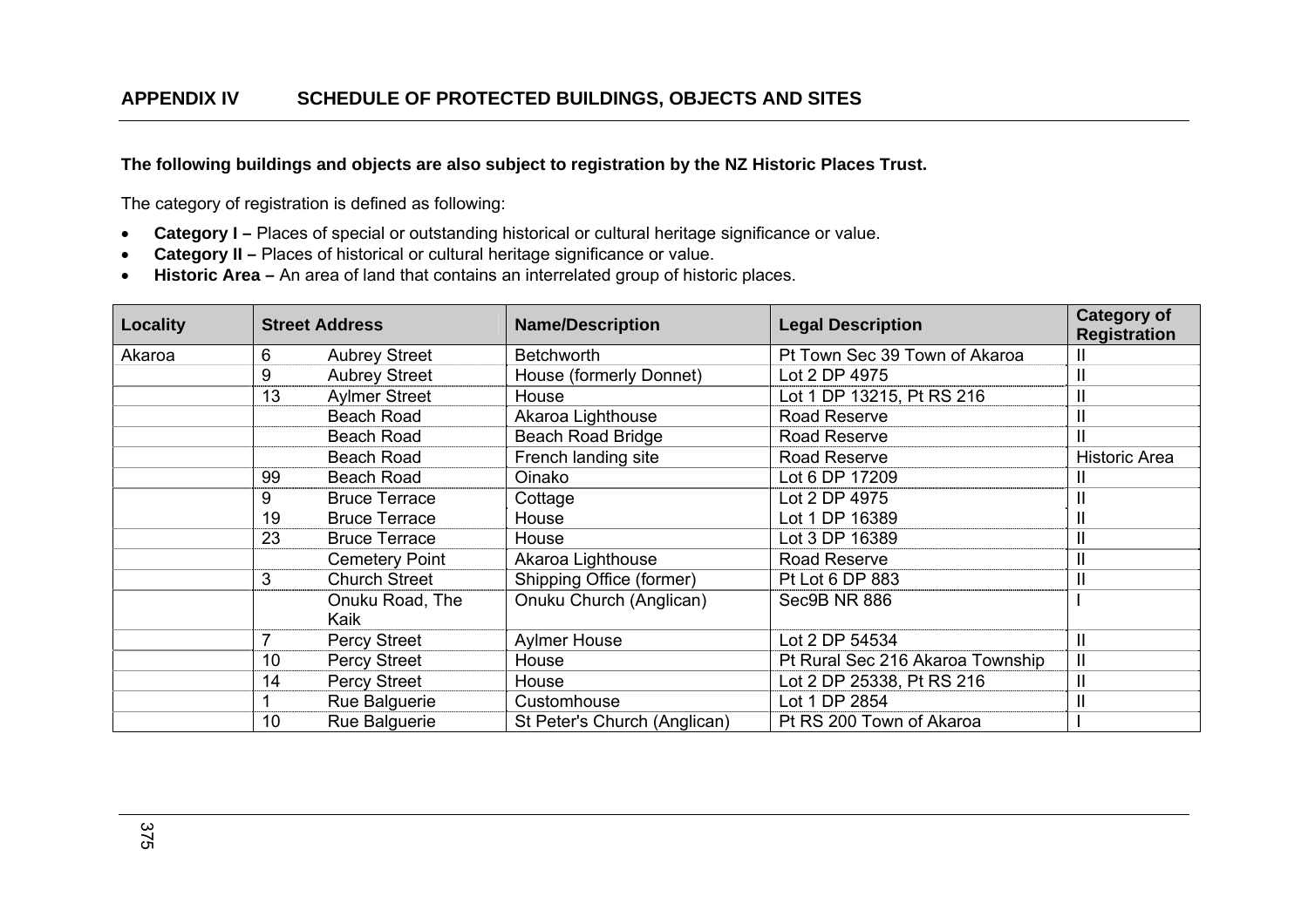| <b>Locality</b> |      | <b>Street Address</b> | <b>Name/Description</b>                   | <b>Legal Description</b>         | <b>Category of</b><br><b>Registration</b> |
|-----------------|------|-----------------------|-------------------------------------------|----------------------------------|-------------------------------------------|
| Akaroa          | 14   | Rue Balguerie         | Shop<br>(Akaroa<br>Former<br>Photography) | Pr RS 200 Town of Akaroa         |                                           |
|                 | 17   | Rue Balguerie         | House                                     | Lot 1 DP 35539                   | $\mathbf{H}$                              |
|                 | 18   | Rue Balguerie         | <b>Banksia Cottage</b>                    | Lot 1 DP 23285                   | $\mathbf{I}$                              |
|                 | 21   | Rue Balguerie         | Cottage                                   | Pt RS 200 Town of Akaroa         | $\overline{\mathbf{u}}$                   |
|                 | 23   | Rue Balguerie         | House                                     | Lot 1 DP 41241 Flat 1 DP 41751   | $\mathbf{I}$                              |
|                 | 37   | Rue Balguerie         | Dwelling (Blythcliffe)                    | Lot 3 DP 48913                   | $\mathbf{I}$                              |
|                 | 42   | Rue Balguerie         | Cottage                                   | Pt RS 200 Town of Akaroa         | $\mathbf{I}$                              |
|                 | 70   | Rue Balguerie         | Dwelling (Linton)                         | Lot 1 DP 39628 & Lot 2 DP 53338  | $\mathbf{I}$                              |
|                 | 73   | Rue Balguerie         | <b>Former Manse</b>                       | Lot 4 DP 23947 Pt RS 200 Town of | $\mathbf{I}$                              |
|                 |      |                       |                                           | Akaroa                           |                                           |
|                 | 26   | Rue Benoit            | House                                     | Pt TS 43 Lot 1 DP 12945          | $\mathbf{I}$                              |
|                 |      | Rue Grehan            | <b>Haylock Mill House</b>                 | Pt Lot 1 DP 4566                 | $\overline{\mathbf{I}}$                   |
|                 |      | Rue Grehan            | Libeau Cottage                            | Lot 1 DP 55440                   | $\mathbf{I}$                              |
|                 |      | Rue Grehan            | Millbrook Cottage                         | Lot 3 DP 19448                   | $\overline{\mathbf{u}}$                   |
|                 | 54   | Rue Grehan            | Cottage                                   | Pt RS 7512                       | $\mathbf{I}$                              |
|                 |      | Rue Jolie             | Rue Jolie Bridge                          | <b>Road Reserve</b>              | $\mathbf{I}$                              |
|                 | 103  | Rue Jolie             | <b>Coronation Library</b>                 | Lot 28 DP 883                    | $\mathbf{I}$                              |
|                 | 105  | Rue Jolie             | <b>Gaiety Hall</b>                        | Lots 1-3 DP 5999                 | $\mathbf{I}$                              |
|                 | 109A | Rue Jolie             | <b>Dwelling</b>                           | Lot 1 DP 40433                   | $\mathbf{I}$                              |
|                 | 113  | Rue Jolie             | Dwelling (Naumai)                         | Lot 24 DP 883 & Lot 1 DP 50037   | $\mathbf{I}$                              |
|                 | 115  | Rue Jolie             | Narbey House (and Outhouse)               | Lot 1 DP 30532 & Lot 4 DP 50037  | $\mathbf{I}$                              |
|                 | 130  | Rue Jolie             | Nikau Cottage                             | TS 128 Town of Akaroa            | $\mathbf{I}$                              |
|                 | 147B | Rue Jolie             | House                                     | Lot 2 DP 21949 Flat 2 DP 35213   | $\mathbf{I}$                              |
|                 | 153  | Rue Jolie             | Dwelling (Mona Lisa)                      | Lot 1 DP 19354, Pt RS 216        | $\mathbf{I}$                              |
|                 | 154  | Rue Jolie             | House                                     | Pt TS 39 Town of Akaroa          | $\mathbf{I}$                              |
|                 | 158  | Rue Jolie             | Dwelling (The Maples)                     | Pt TS 39 Town of Akaroa          | $\mathbf{I}$                              |
|                 | 160  | Rue Jolie             | Masonic Hall (Phoenix Lodge)              | Pt TS 39 Town of Akaroa          | $\mathbf{I}$                              |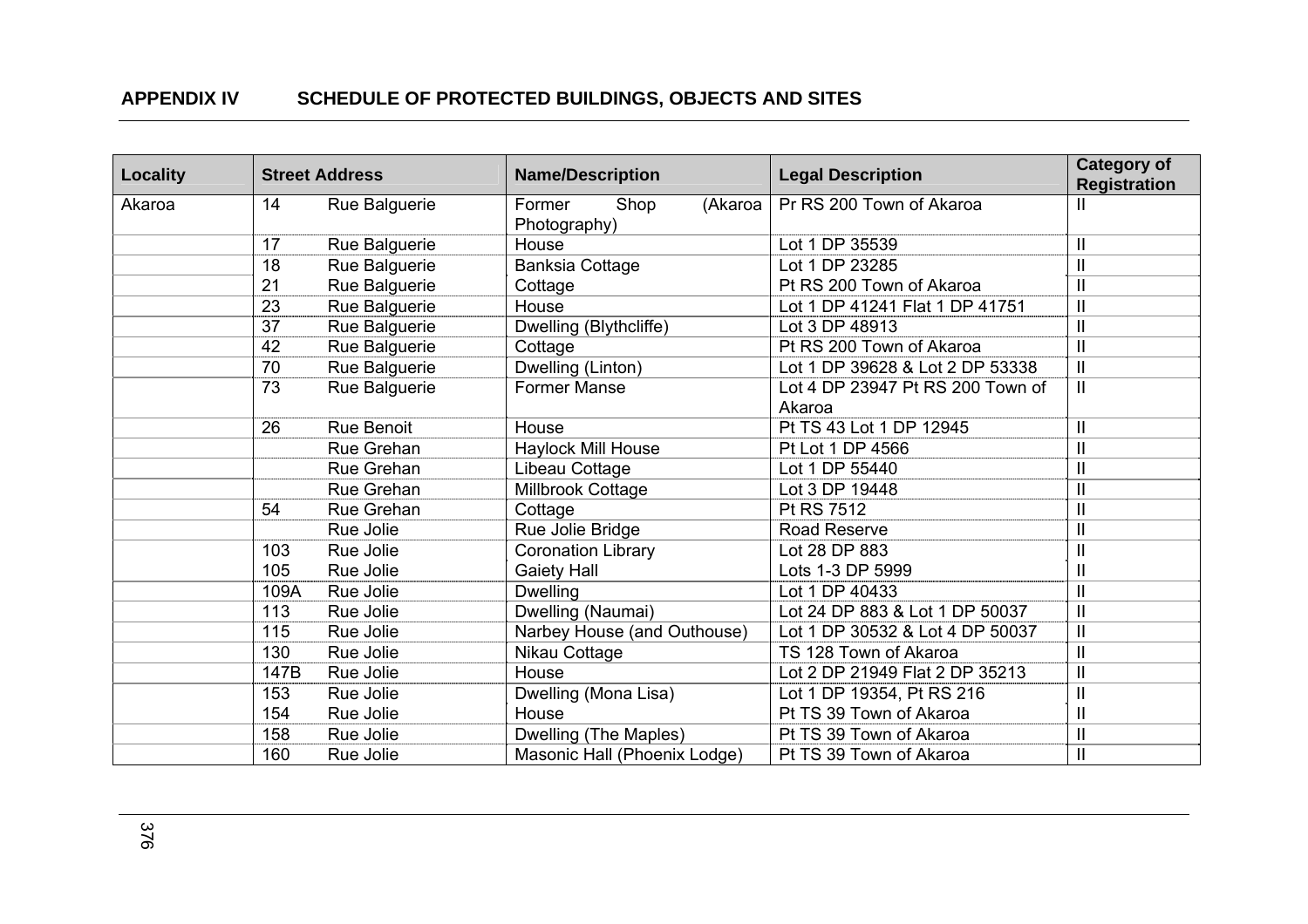| Locality |                | <b>Street Address</b> | <b>Name/Description</b>                           | <b>Legal Description</b>                | <b>Category of</b><br><b>Registration</b> |
|----------|----------------|-----------------------|---------------------------------------------------|-----------------------------------------|-------------------------------------------|
| Akaroa   | 162            | Rue Jolie             | House                                             | Lot 1 DP 12906 Town of Akaroa           | Ш                                         |
|          |                | Rue Lavaud            | Bridges (2)                                       | Road Reserve                            | $\mathbf{I}$                              |
|          | $\overline{2}$ | Rue Lavaud            | <b>Waeckerle's Cottage</b>                        | PU 11 UP 53131 on Lot 1 DP 52723        | $\mathbf{I}$                              |
|          | 10             | Rue Lavaud            | House                                             | Pt TS 120 & 121 Town of Akaroa          | $\mathbf{I}$                              |
|          | 17             | Rue Lavaud            | Dwelling (Windermere)                             | Lot 5 DP 14038 Pt TS 145 & Pt RS<br>270 | $\mathbf{I}$                              |
|          | 18             | <b>Rue Lavaud</b>     | Dwelling (The Poplars)                            | Lots 2 & 5 DP 19726                     | $\mathbf{I}$                              |
|          | 25             | <b>Rue Lavaud</b>     | St Patrick's Church (Catholic)                    | Lot 2 DP 41800                          |                                           |
|          | 35             | Rue Lavaud            | Cottage                                           | TS 135 Town of Akaroa                   | $\mathbf{I}$                              |
|          | 39             | Rue Lavaud            | Trinity Church (Presbyterian)                     | Pt Reserve 138 Town of Akaroa           | $\mathbf{I}$                              |
|          | 47             | <b>Rue Lavaud</b>     | <b>Cottage (McCrostie Real Estate)</b><br>Office) | Flat 2 DP 39661 on Lot 1 DP 5961        | $\mathbf{I}$                              |
|          | 50             | <b>Rue Lavaud</b>     | Chez La Mer                                       | Pt TS 84 & 85 Town of Akaroa            | $\mathbf{I}$                              |
|          | 58             | Rue Lavaud            | Akaroa Pharmacy                                   | TS 87 Town of Akaroa                    | $\mathbf{I}$                              |
|          | 66             | Rue Lavaud            | Shops (including rear portion)                    | TS 10, 13 & 93, Lot 1 DP 3920           | $\mathbf{I}$                              |
|          | 69             | Rue Lavaud            | Courthouse (former)                               | Gaz 82-188 RS 41440                     | $\mathbf{I}$                              |
|          | 71             | <b>Rue Lavaud</b>     | Museum (Langlois-Etevenaux<br>House)              | Sec 168 & Pt Res 5118 Town of<br>Akaroa |                                           |
|          | 73             | <b>Rue Lavaud</b>     | Bank of New Zealand Building                      | Pt RS 200 Town of Akaroa                | $\mathbf{I}$                              |
|          |                | Rue Pompallier        | Art Gallery (former Power<br>House)               | Lot 1 DP 6864                           | $\mathbf{I}$                              |
|          | 6              | <b>Rue Viard</b>      | Pompallier House (former<br>Convent)              | Lot 1 DP 41800                          | $\mathbf{I}$                              |
|          | 15             | <b>William Street</b> | <b>Staples House</b>                              | Lot 1 DP 21987                          | $\mathbf{I}$                              |
|          |                | <b>Woodills Road</b>  | Cob Cottage                                       | Pt Lot 1 DP 6437, Pt RS 457             | $\mathbf{I}$                              |
|          | 22             | <b>Woodills Road</b>  | Cottage (Former Borough<br>Council Office)        | Lot 4 DP 35235                          | $\mathbf{I}$                              |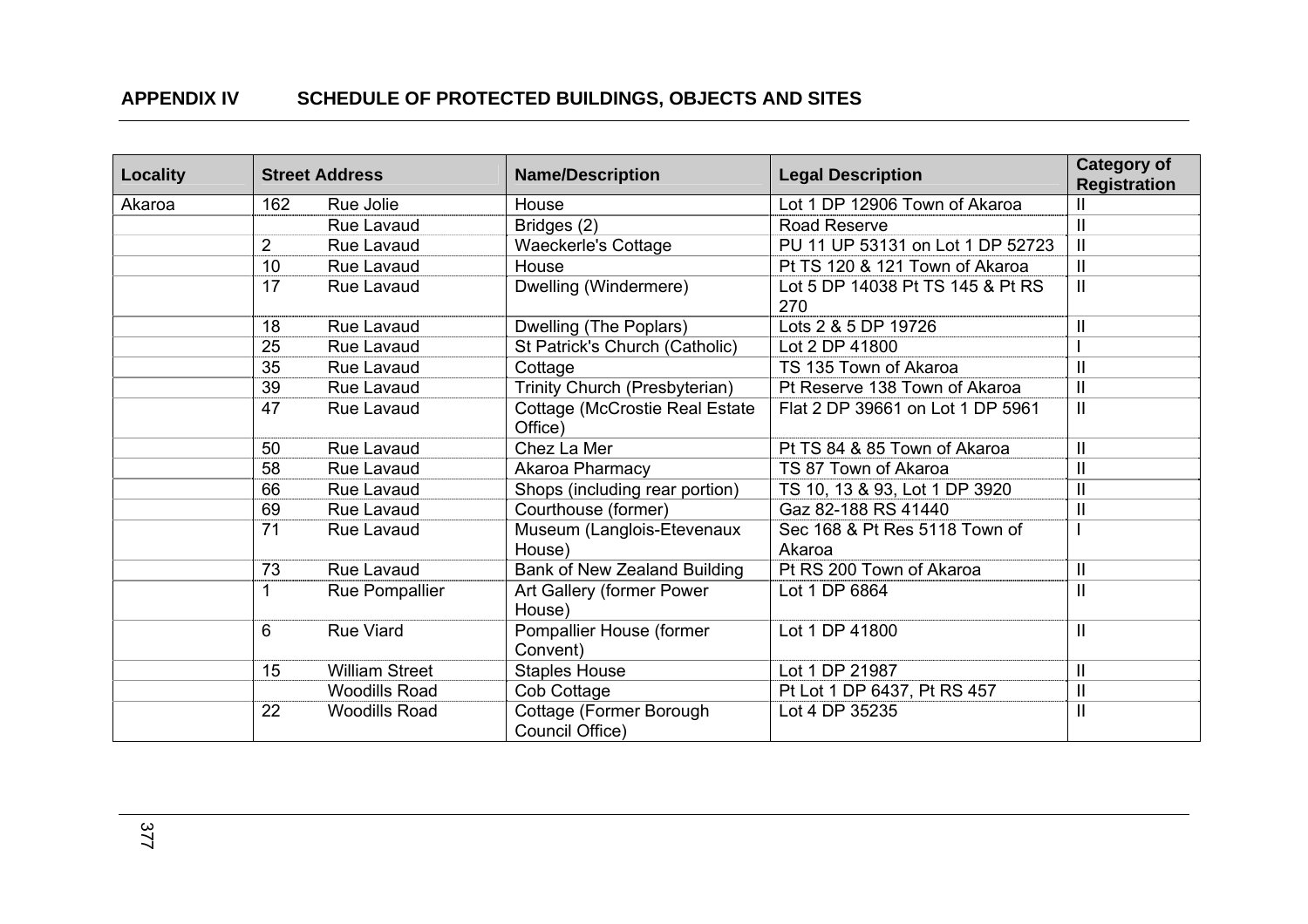| <b>Locality</b>      | <b>Street Address</b>                           | <b>Name/Description</b>                            | <b>Legal Description</b>                                      | <b>Category of</b><br><b>Registration</b> |
|----------------------|-------------------------------------------------|----------------------------------------------------|---------------------------------------------------------------|-------------------------------------------|
| <b>Charteris Bay</b> | <b>Orton Bradley Park</b>                       | Charteris Bay School (former)                      | Blks VIII & XII Halswell SD                                   | Ш                                         |
|                      | <b>Orton Bradley Park</b>                       | Dr Moore's House ("The<br>Chateau")                | Blks VIII & XII Halswell SD                                   | $\mathbf{I}$                              |
|                      | <b>Orton Bradley Park</b>                       | Millhouse                                          | Blks VIII & XII Halswell SD                                   |                                           |
|                      | <b>Orton Bradley Park</b>                       | <b>Stables</b>                                     | Blks VIII & XII Halswell SD                                   | $\mathbf{I}$                              |
| Chorlton             | <b>Chorlton Road</b>                            | <b>Shuttleworth House</b>                          | Pt RS 7403 9429X Pt RS 6364 7740<br>9492                      | $\mathbf{I}$                              |
|                      | Cnr of Little Akaloa &<br><b>Chorlton Roads</b> | Post Office Depot (former)                         | Road Reserve                                                  | $\mathbf{I}$                              |
| Diamond              | Purau Avenue - The                              | <b>Stoddart House</b>                              | Pt Lot 1 DP 13147, Lots 3-4, 6, Pt                            |                                           |
| Harbour              | Domain                                          |                                                    | Lots 2, 5 DP 14050 Lot 1 DP 15652                             |                                           |
| Governors Bay        | Governors Bay Road                              | St Cuthbert's Church (Anglican)                    | Pt Res 66, Blk II                                             |                                           |
|                      | Main Road                                       | Dwelling (Ohinetahi)                               | Lot 1 DP 37032                                                |                                           |
|                      | Main Road                                       | Governors Bay School                               | Governors Bay Reserve 5222                                    | $\mathbf{I}$                              |
|                      | Main Road                                       | Governors Bay School House                         | Governors Bay Reserve 5222                                    | $\mathbf{I}$                              |
| Le Bons Bay          | Le Bons Bay Road                                | Peace Memorial Library                             | Parts of Rural Secs 9329 and 11036<br><b>BIK VI Okains SD</b> | $\mathbf{I}$                              |
| Little Akaloa        | St Luke's Road                                  | Dwelling (Wharenui)                                | Lot 12 DP 50866                                               | $\mathbf{I}$                              |
|                      | St Luke's Road                                  | St Luke's Anglican Church                          | Pt Res 90                                                     |                                           |
| <b>Little River</b>  | Church Road                                     | St Andrew's Church (Anglican)                      | Pt Rural Sec 4263                                             | $\mathbf{I}$                              |
|                      | <b>Little River Domain</b>                      | Little River Library                               | <b>Awa-iti Recreation Reserve</b><br>SO15799                  | $\mathbf{I}$                              |
|                      | State Highway 75                                | St John the (Catholic)<br><b>Evangelist Church</b> | Pt Rural Sec 4259                                             | $\mathbf{I}$                              |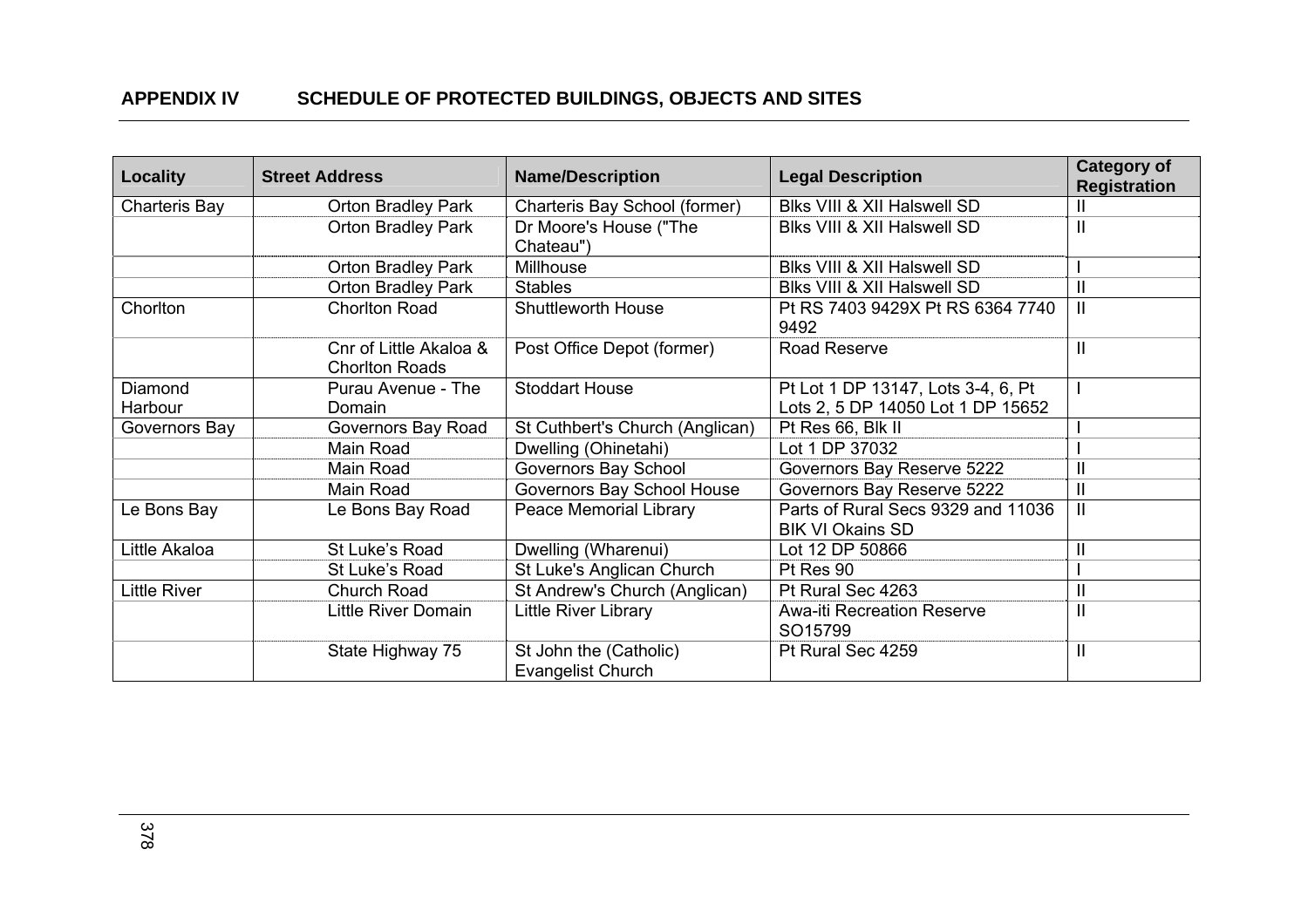| <b>Locality</b> |    | <b>Street Address</b>                        | <b>Name/Description</b>                           | <b>Legal Description</b>                                     | <b>Category of</b><br><b>Registration</b> |
|-----------------|----|----------------------------------------------|---------------------------------------------------|--------------------------------------------------------------|-------------------------------------------|
| Lyttelton       |    | Christchurch-Lyttelton                       | Moorhouse Rail Tunnel Railway<br>Line             |                                                              |                                           |
|                 |    | <b>Cyrus William Quay</b>                    | <b>Lyttelton Graving Dock</b>                     | Pt Lot 1 DP 23084                                            |                                           |
|                 | 6  | <b>Godley Quay</b>                           | House                                             | Lot 3 DP 6969                                                | $\mathbf{I}$                              |
|                 | 14 | <b>Godley Quay</b>                           | Dwelling (Lochranza)                              | Lot 5 DP 6969                                                | $\mathbf{I}$                              |
|                 | 16 | <b>Godley Quay</b>                           | Dalcroy House                                     | Lot 6 DP 6969                                                | $\mathbf{I}$                              |
|                 | 62 | <b>London Street</b>                         | <b>Grubb Cottage</b>                              | <b>Pt TS 45</b>                                              | $\mathbf{I}$                              |
|                 |    | Magazine Bay                                 | Magazine                                          | Road Reserve                                                 |                                           |
|                 | 5  | Norwich Quay                                 | Old Harbour Board Office                          | Lot 1 DP 54561, Res 31 & Pt Res<br>3233, 872, 1242 Pt TS 314 | $\mathbf{I}$                              |
|                 |    | Cnr of Oxford &<br><b>Winchester Streets</b> | Warder's House                                    | Section 345, Lyttelton                                       | $\mathbf{H}$                              |
|                 |    | <b>Oxford Street</b>                         | <b>Pilgrims Landing Site</b>                      | <b>Road Reserve</b>                                          | $\mathbf{I}$                              |
|                 |    | Cnr of Oxford Street &                       | Lyttelton Gaol Site                               | RS 4110, 4150, Pt RS 35, 36, 1372                            |                                           |
|                 |    | <b>St David's Streets</b>                    |                                                   | Lyttelton Borough                                            |                                           |
|                 |    | Sumner Road                                  | Lodge on Unanimity                                | Lot 1 DP 63772                                               | $\mathbf{I}$                              |
|                 | 3  | Sumner Road                                  | <b>Lyttelton Police Station</b>                   | Pt Sec 356 - Lyttelton Borough                               | $\mathbf{I}$                              |
|                 |    | <b>Ticehurst Road</b>                        | <b>Islay Cottage</b><br>(Former Mclellan's House) | Pt Rural Sec 40 - Lyttelton Borough                          | $\mathbf{I}$                              |
| Okains Bay      |    | Okains Bay                                   | Dwelling (Kawatea)                                | Valn Ref 23900/144                                           | $\mathbf{I}$                              |
|                 |    | Okains Bay                                   | Rowandale                                         | Pt Rural Sec 5243 Lot 1 DP 10520                             | $\mathbf{I}$                              |
|                 |    | Okains Bay                                   | Seed Store                                        | Pt RS 359                                                    | $\mathbf{I}$                              |
|                 |    | Okains Bay Road                              | Church of St John the<br>Evangelist (Anglican)    | Lot 2 DP 53311                                               | $\mathbf{I}$                              |
|                 |    | Okains Bay Road                              | Library                                           | Pt RS 343                                                    | $\mathbf{I}$                              |
|                 |    | Okains Bay Road                              | Okains Bay Store & Post Office                    | Pt RS 359                                                    | $\mathbf{I}$                              |
|                 |    | Okains Bay Road                              | Slab Cottage                                      | Pt RS 359                                                    | $\mathbf{I}$                              |
| Pigeon Bay      |    | Pigeon Bay                                   | Dwelling (Tanglewood)                             | Lot 1 DP 40725                                               | $\mathbf{I}$                              |